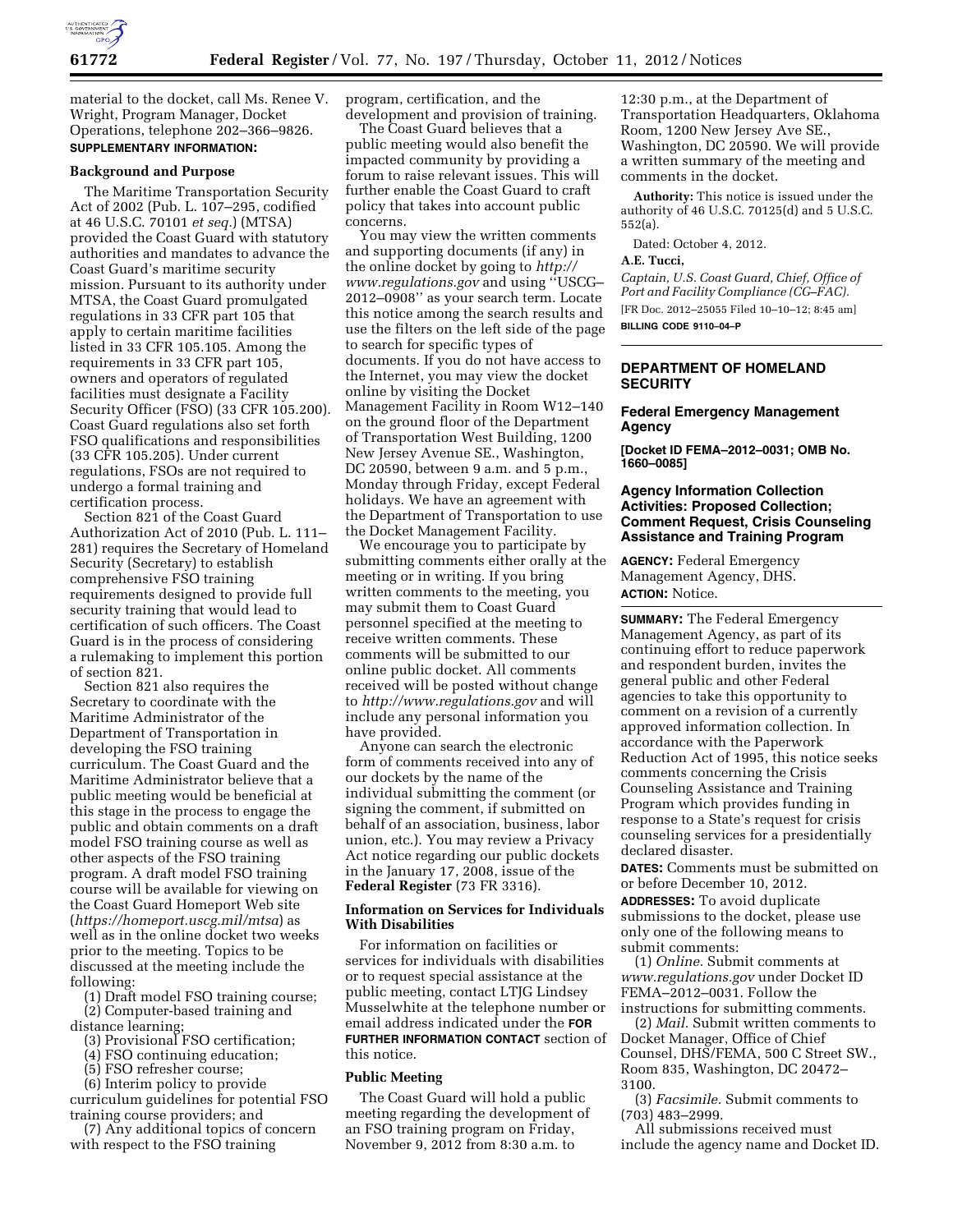Regardless of the method used for submitting comments or material, all submissions will be posted, without change, to the Federal eRulemaking Portal at *[http://www.regulations.gov,](http://www.regulations.gov)*  and will include any personal information you provide. Therefore, submitting this information makes it public. You may wish to read the Privacy Act notice that is available via the link in the footer of *[www.regulations.gov.](http://www.regulations.gov)* 

# **FOR FURTHER INFORMATION CONTACT:**

Tanya Stevenson, Program Specialist, FEMA, Individual Assistance Division, Community Services and Volunteer Agency Coordination Branch, (202) 212–5719 for additional information. You may contact the Records Management Division for copies of the proposed collection of information at facsimile number (202) 646–3347 or email address: *[FEMA-Information-](mailto:FEMA-Information-Collections-Management@dhs.gov)[Collections-Management@dhs.gov.](mailto:FEMA-Information-Collections-Management@dhs.gov)* 

**SUPPLEMENTARY INFORMATION:** Section 416 of the Robert T. Stafford Disaster Relief and Emergency Assistance Act, (Stafford Act) (42 U.S.C. 5183) Public Law 93–288, as amended, authorizes the President to provide financial assistance

to States, U.S. Territories, and Federally Recognized Tribes for professional counseling services to survivors of major disasters to relieve mental health problems caused by or aggravated by a major disaster or its aftermath. FEMA has codified Section 416 of the Stafford Act at section 44 CFR 206.171 entitled Crisis Counseling Assistance and Training. Under Section 416 of the Stafford Act and 44 CFR 206.171, the President has designated the Department of Health and Human Services—Center for Mental Health Services (HHS–CMHS) to coordinate with FEMA in administering the Crisis Counseling Assistance and Training Program (CCP). FEMA and HHS–CMHS signed an interagency agreement under which HHS–CMHS provides program oversight, technical assistance and training to States applying for CCP funding.

#### **Collection of Information**

*Title:* Crisis Counseling Assistance

and Training Program. *Type of Information Collection:*  Revision of a currently approved information collection. *OMB Number:* 1660–0085.

*FEMA Forms:* FEMA Form 003–0–1, Crisis Counseling Assistance and Training Program, Immediate Services Program Application; FEMA Form 003– 0–2, Crisis Counseling Assistance and Training Program, Regular Services Program Application.

*Abstract:* The CCP consists of two grant programs, the Immediate Services Program (ISP) and the Regular Services Program (RSP). The ISP and the RSP provide supplemental funding to States, U.S. Territories, and Federally Recognized Tribes following a Presidentially-declared disaster. Services include community outreach, public education and counseling techniques. State Disaster Mental Health Coordinators are required to submit an application that provides information on Needs Assessment, Plan of Service, Program Management, and an accompanying Budget.

*Affected Public:* State, local or Tribal Government.

*Number of Respondents:* 24 respondents.

*Number of Responses:* 57 responses. *Estimated Total Annual Burden Hours:* 2,580 hours.

## TABLE A.12—ESTIMATED ANNUALIZED BURDEN HOURS AND COSTS

| Type of respondent                                            | Form name/form<br>No.                                                  | Number of<br>respondents | Number of<br>responses per<br>respondent | Average<br>burden per<br>response<br>(in hours) | Total annual<br>burden<br>(in hours) | Average<br>hourly wage<br>rate * | Total annual<br>respondent<br>cost |
|---------------------------------------------------------------|------------------------------------------------------------------------|--------------------------|------------------------------------------|-------------------------------------------------|--------------------------------------|----------------------------------|------------------------------------|
| <b>State Disaster</b><br><b>Mental Health</b><br>Coordinator. | CCP/ISP applica-<br>tion and training/<br>FEMA Form<br>$003 - 0 - 1$ . | 15                       |                                          | 72                                              | 1,080                                | \$55.30                          | \$59,724.00                        |
| <b>State Disaster</b><br><b>Mental Health</b><br>Coordinator. | Final Report Nar-<br>rative/No form #.                                 | 15                       |                                          | 10                                              | 150                                  | 55.30                            | 8,295.00                           |
| <b>State Disaster</b><br><b>Mental Health</b><br>Coordinator. | CCP/RSP applica-<br>tion and training/<br>FEMA Form<br>$003 - 0 - 2$ . | 9                        |                                          | 60                                              | 540                                  | 55.30                            | 29,862                             |
| <b>State Disaster</b><br><b>Mental Health</b><br>Coordinator. | Quarterly Report<br>Narrative/No<br>form $#$ .                         | 9                        |                                          | 30                                              | 270                                  | 55.30                            | 14,931                             |
| State Disaster<br><b>Mental Health</b><br>Coordinator.        | Final Report Nar-<br>rative/No form #.                                 | 9                        |                                          | 60                                              | 540                                  | 55.30                            | 29,862                             |
| Total                                                         |                                                                        | 57                       |                                          |                                                 | 2,580                                |                                  | \$142,674                          |

\* Note: The ''Average Hourly Wage Rate'' for each respondent includes a 1.4 multiplier to reflect a fully-loaded wage rate.

*Estimated Cost:* The estimated annual cost to respondents for the hour burden is \$142,674. There are no annual costs to respondents operations and maintenance costs for technical services. There is no annual start-up or capital cost. The cost to the Federal Government is \$139,654.

### **Comments**

Comments may be submitted as indicated in the **ADDRESSES** caption

above. Comments are solicited to (a) Evaluate whether the proposed data collection is necessary for the proper performance of the agency, including whether the information shall have practical utility; (b) evaluate the accuracy of the agency's estimate of the burden of the proposed collection of information, including the validity of the methodology and assumptions used; (c) enhance the quality, utility, and clarity of the information to be

collected; and (d) minimize the burden of the collection of information on those who are to respond, including through the use of appropriate automated, electronic, mechanical, or other technological collection techniques or other forms of information technology, e.g., permitting electronic submission of responses.